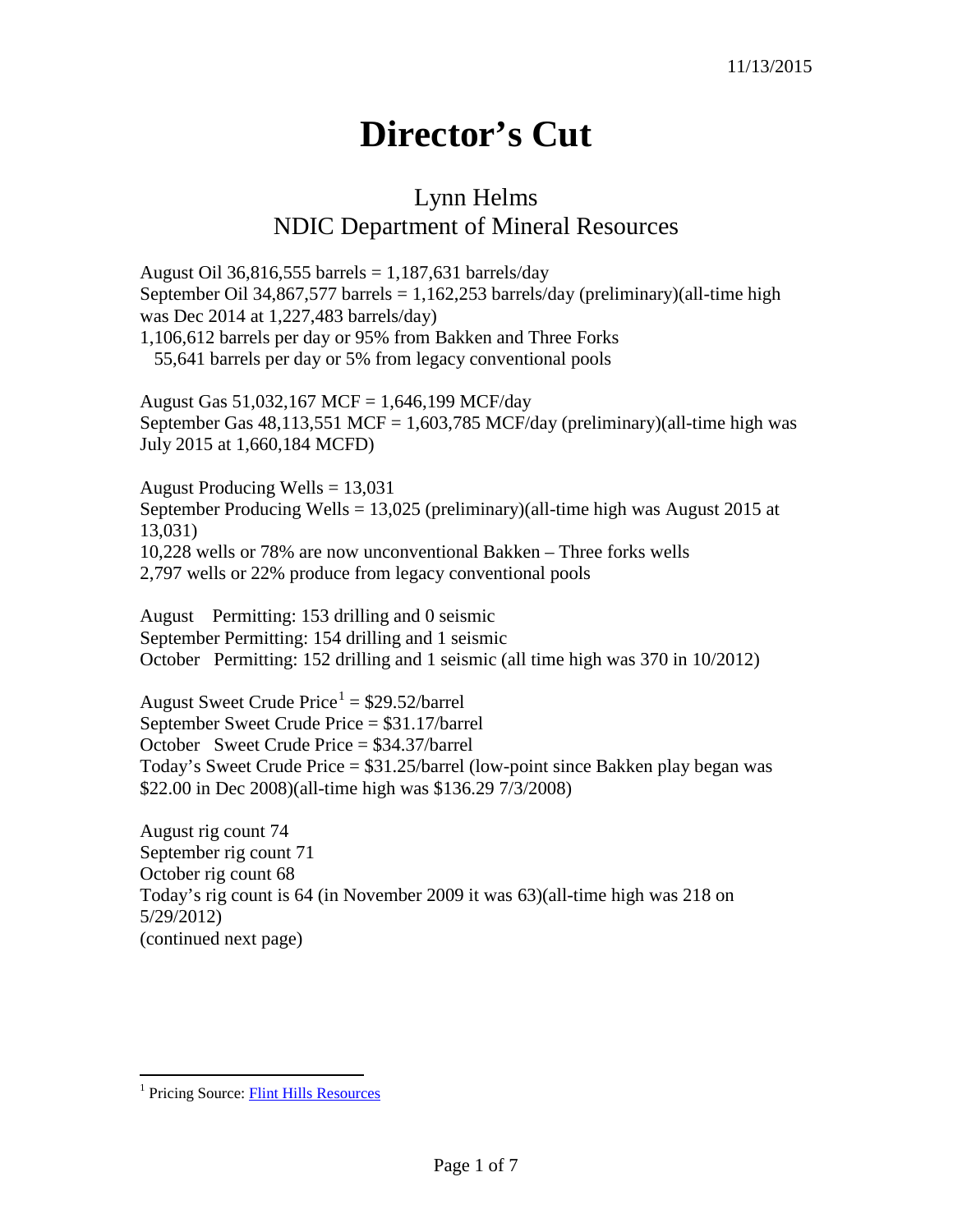The statewide rig count is down 71% from the high and in the five most active counties rig count is down as follows:

Divide -69% (high was 3/2013) Dunn -68% (high was 6/2012) McKenzie -65% (high was 1/2014) Mountrail -78% (high was 6/2011) Williams -79% (high was 10/2014)

Comments:

The drilling rig count decreased 3 from August to September, decreased 3 from September to October, and dropped 4 more so far this month. Operators are now committed to running fewer rigs, but drill times and efficiencies continue to improve while oil prices continue to fall. This has resulted in a current active drilling rig count of 12 to 15 rigs below what operators indicated would be their 2015 average if oil price remained below \$65/barrel. The number of well completions rose slightly from 115(final) in August to 123(preliminary) in September. Oil price weakness is now anticipated to last through next year and is the main reason for the continued slow-down. There was one significant precipitation event in the Williston area and one in the Minot area, 5 days with wind speeds in excess of 35 mph (too high for completion work), and no days with temperatures below -10F.

Over 98% of drilling now targets the Bakken and Three Forks formations.

At the end of September there were an estimated 1,091 wells waiting on completion services<sup>[2](#page-1-0)</sup>, 98 more than at the end of August.

Crude oil take away capacity depends on rail deliveries to coastal refineries to remain adequate.

The drop in oil price associated with anticipation of lifting sanctions on Iran and a weaker economy in China is leading to further cuts in the drilling rig count. Utilization rate for rigs capable of 20,000+ feet is about 35% and for shallow well rigs (7,000 feet or less) about 20%.

Drilling permit activity decreased sharply from July to August then remained steady August through October as operators continued to position themselves for low 2016 price scenarios. Operators have a significant permit inventory should a return to the drilling price point occur in the next 12 months.

<span id="page-1-0"></span> <sup>2</sup> Disclaimer: The number of wells waiting on completions is an estimate on the part of the director based on idle well count and a typical five year average. Neither the State of North Dakota, nor any agency officer, or employee of the State of North Dakota warrants the accuracy or reliability of this product and shall not be held responsible for any losses caused by this product. Portions of the information may be incorrect or out of date. Any person or entity that relies on any information obtained from this product does so at his or her own risk.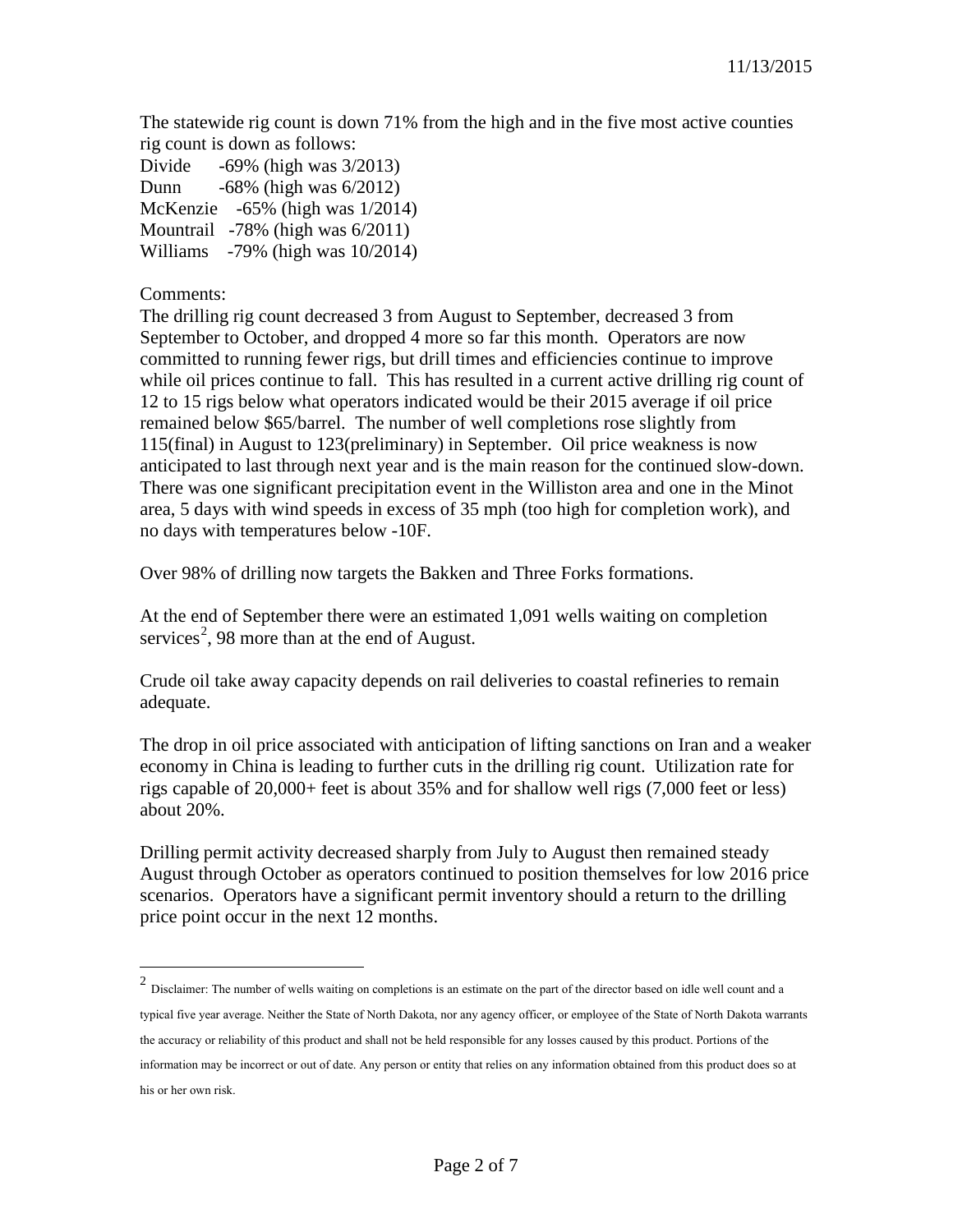The number of rigs actively drilling on federal surface in the Dakota Prairie Grasslands is unchanged at 0.

Activity on the Fort Berthold Reservation is as follows: 11 drilling rigs (2 on fee lands and 9 on trust lands) 204,525 barrels of oil per day (122,086 from trust lands & 82,439 from fee lands) 1,402 active wells (952 on trust lands & 450 on fee lands) 124 wells waiting on completion 539 approved drilling permits (345 on trust lands & 194 on fee lands) 1,888 additional potential future wells (1,328 on trust lands & 560 on fee lands)

Seismic activity is limited to 4 micro-seismic arrays for monitoring and optimizing hydraulic fracturing. There are 4 surveys active/recording, 0 remediating, 0 suspended, and 1 permitted.

North Dakota leasing activity is limited to renewals and top leases in the Bakken - Three Forks area.

US natural gas storage is now 4.5% above the five-year average indicating stable to slightly higher prices in the future. North Dakota shallow gas exploration could be economic at future gas prices, but is not at the current price. The operator of the exploration well (file 27235) in Emmons County has received Temporary Abandoned status on 8/31/15 and cancelled all other permits in the area. The well appears to contain 2 pay sections totaling about 80 feet thick with very good gas shows.

The price of natural gas delivered to Northern Border at Watford City is down \$0.20 to \$1.70/MCF. This results in a current oil to gas price ratio of 18 to 1. The percentage of gas flared was down to 19%. The Tioga gas plant was down slightly to 90% of capacity. Even though the expansion of gas gathering from south of Lake Sakakawea was approved, the approval came too late for the 2015 construction season, resulting in a 1 year delay. The September Bakken capture percentage was 82% with the daily volume of gas flared from August to September down 39.3 MMCFD. The historical high flared percent was 36% in 09/2011.

Gas capture statistics are as follows: Statewide 81% Statewide Bakken 82% Non-FBIR Bakken 82% FBIR Bakken 83% Trust FBIR Bakken 81% Fee FBIR 89% January – December 2015 capture target=77% April 2016 – October 2016 capture target=80% November 2016 - October 2018 capture target=85% November 2018 - October 2020 capture target=88% After October 2020 capture target=91%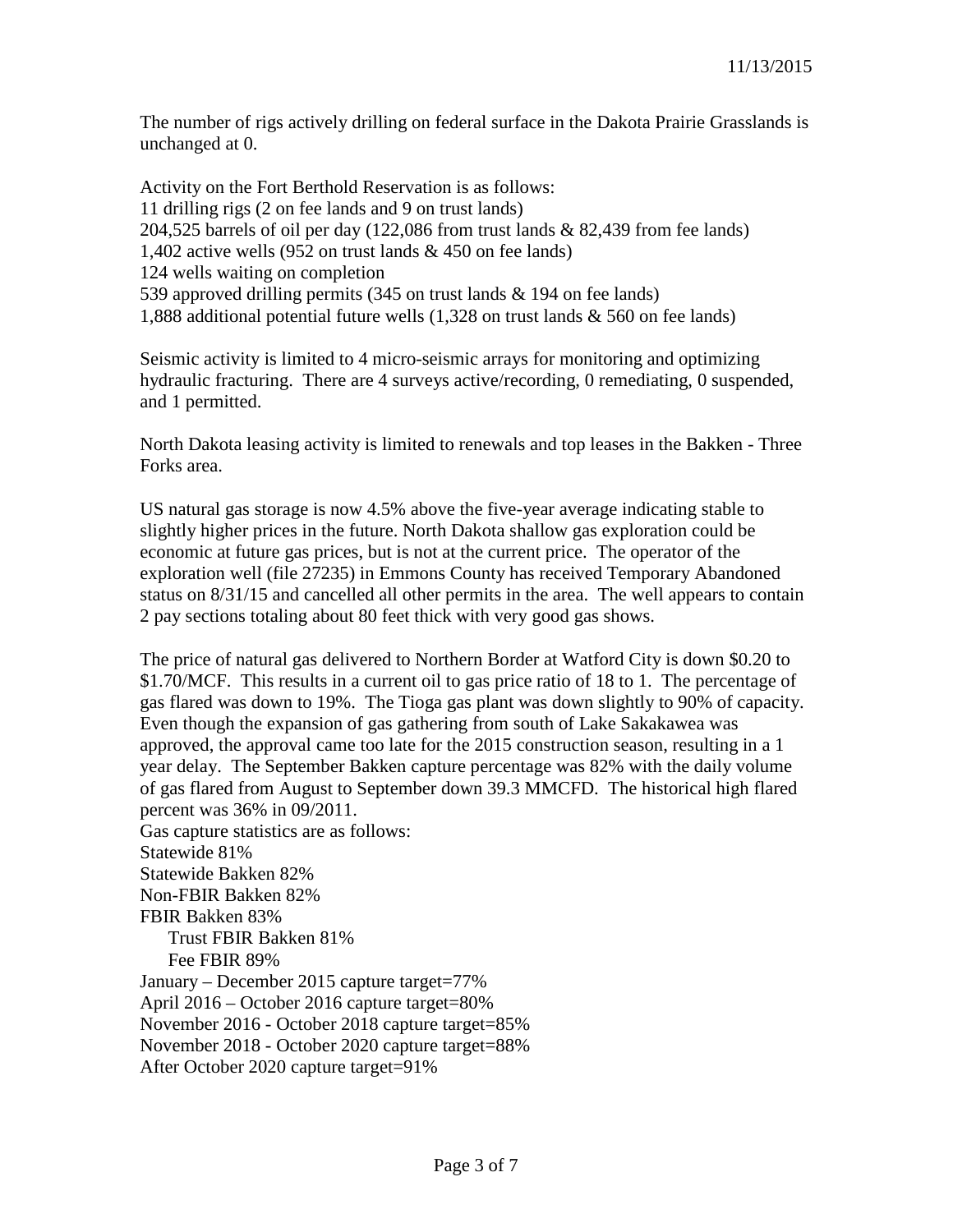The North Dakota Legislature passed HB1432 which sets up a council to address Clean Water Act, Safe Drinking Water Act, Clean Air Act, and Endangered Species Act issues:

**BLM** has published a new final rule to revise Onshore Order 4. The proposed rule would replace Onshore Oil and Gas Order Number 4 (Order 4), which sets minimum standards for the measurement of oil. Order 4 has not been updated since 1989, and does not reflect modern industry practices or standards. The proposed rule may be viewed online at [www.regulations.gov](http://www.regulations.gov/)

Comments on the proposed rule must be submitted by November 30, 2015 through one of the following methods:

Federal eRulemaking Portal: http://www.regulations.gov. Follow the instructions at this Web site.

Mail: U.S. Department of the Interior, Director (630), Bureau of Land Management, Mail Stop 2134 LM, 1849 C Street NW, Washington, DC 20240 Attention: Regulatory Affairs.

Personal/messenger delivery: Bureau of Land Management, 20 M. Street SE, Room 2134 LM, Attention: Regulatory Affairs, Washington, DC 20003. NDIC comments approved 11/12/15 will be posted on the Industrial Commission website soon or you may request a copy from DMR.

**BLM** released a proposed rule on  $10/2/15$  to update and replace its regulations (Onshore order 5) governing the measurement of natural gas produced from onshore Federal and Indian leases. The requirements contained in the proposed rule reflect advances in measurement technology and critical updates in industry standards and practices. It also responds directly to concerns from the Government Accountability Office (GAO), the Department of the Interior's Office of Inspector General, and Secretary's Subcommittee on Royalty Management, that the BLM's existing rules do not provide adequate assurance that gas production on public and Indian lands is being accounted for in a way that ensures that all royalties are accurately tracked and paid. The proposed rule that would replace Onshore Order 5 may be viewed online at [www.blm.gov](http://www.blm.gov/)

Comments on the proposed rule must be submitted by December 14, 2015 through one of the following methods:

Federal eRulemaking Portal: [http://www.regulations.gov](http://www.regulations.gov/) Follow the instructions at this Web site.

Mail: U.S. Department of the Interior, Director (630), Bureau of Land Management, Mail Stop 2134 LM, 1849 C Street NW, Washington, DC 20240 Attention: Regulatory Affairs.

Personal/messenger delivery: Bureau of Land Management, 20 M. Street SE, Room 2134 LM, Attention: Regulatory Affairs, Washington, DC 20003. NDIC comments approved 11/12/15 will be posted on the Industrial Commission website soon or you may request a copy from DMR.

**BLM** has started the process of new venting and flaring regulations with input sessions in Denver, Albuquerque, Dickinson, and Washington, DC. [NDIC comments](http://www.nd.gov/ndic/ic-press/BLM-comments-140509.pdf)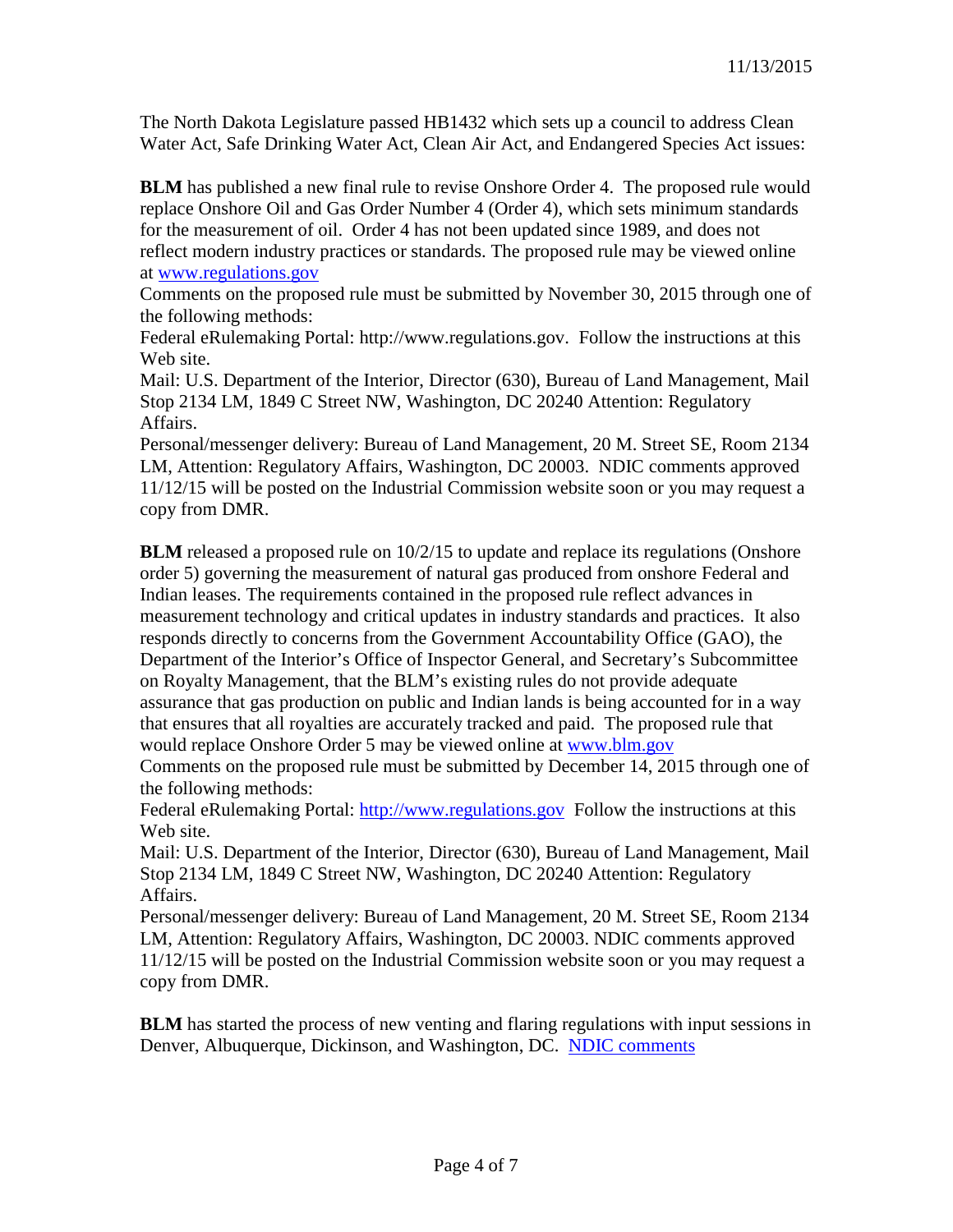**BLM** revised final regulations for hydraulic fracturing on federal and Indian lands were published in the CFR on 3/26/15 and they were scheduled to go into effect 6/24/15. North Dakota, Colorado, Utah, Wyoming, Western Energy Alliance, and IPAA filed for a preliminary injunction to prevent the rules going into effect until the case is settled. Following a lengthy hearing in Casper, Wyoming on Aug 23, the court issued a stay on the rules. On 9/30/15 the court granted the preliminary injunction, preventing the rules from being enforced until litigation on the rule is final. Injunction applicants have filed motions regarding the BLM administrative record. [NDIC comments](http://www.nd.gov/ndic/ic-press/BLM-comments-120625.pdf)

**BLM** has published a new final rule to revise Onshore Order 3. The proposed rule would change the way federal production is measured and allocated for calculation of royalties, require a federal Application for Permit to Drill (APD) even for state and private wells in a federal unit or communitized area (CA), and revise the situations in which downhole commingling of production from different leaseholds would be allowed. [NDIC comments](http://www.nd.gov/ndic/ic-press/BLM-Comments-OnshoreOrder3.pdf)

**BLM** has published the North Dakota Greater Sage-Grouse Proposed Resource Management Plan Amendment and Final EIS. Information on the plan and EIS can be found [here.](https://www.blm.gov/epl-front-office/eplanning/planAndProjectSite.do?methodName=dispatchToPatternPage¤tPageId=48797)

**EPA** On August 26, 2015 a coalition of environmental organizations filed a 60 day legal notice with the U.S. Environmental Protection Agency demanding more regulation of drilling and fracking waste. The groups are the Environmental Integrity Project, Natural Resources Defense Council, Earthworks, Responsible Drilling Alliance, San Juan Citizens Alliance, West Virginia Surface Owners Rights Organization, and the Center for Health, Environment and Justice. The groups are calling on EPA to comply with its longoverdue obligations to update waste disposal rules such as instituting stricter controls for underground injection wells, banning the practice of spreading fracking wastewater onto roads or fields, and requiring landfills and ponds that receive drilling and fracking waste to be built with adequate liners and structural integrity to prevent spills and leaks into groundwater and streams. **ND is monitoring federal court docket activity intends to intervene to prevent a sue and settle situation that would adversely impact state regulatory jurisdiction.**

**EPA** on August 18, 2015, EPA proposed a suite of requirements to help combat climate change, reduce air pollution that harms public health, and provide greater certainty about Clean Air Act permitting requirements for the oil and natural gas industry. The proposed actions are:

o Proposed updates to the agency's New Source Performance Standards that would set methane and VOC requirements for additional new and modified sources in the oil and gas industry;

o Draft guidelines for reducing VOC emissions from existing oil and gas sources in certain ozone nonattainment areas as well as in the mid-Atlantic and northeastern states in the Ozone Transport Region;

o Proposed updates to the agency's air permitting rules as they apply to the oil and natural gas industry; and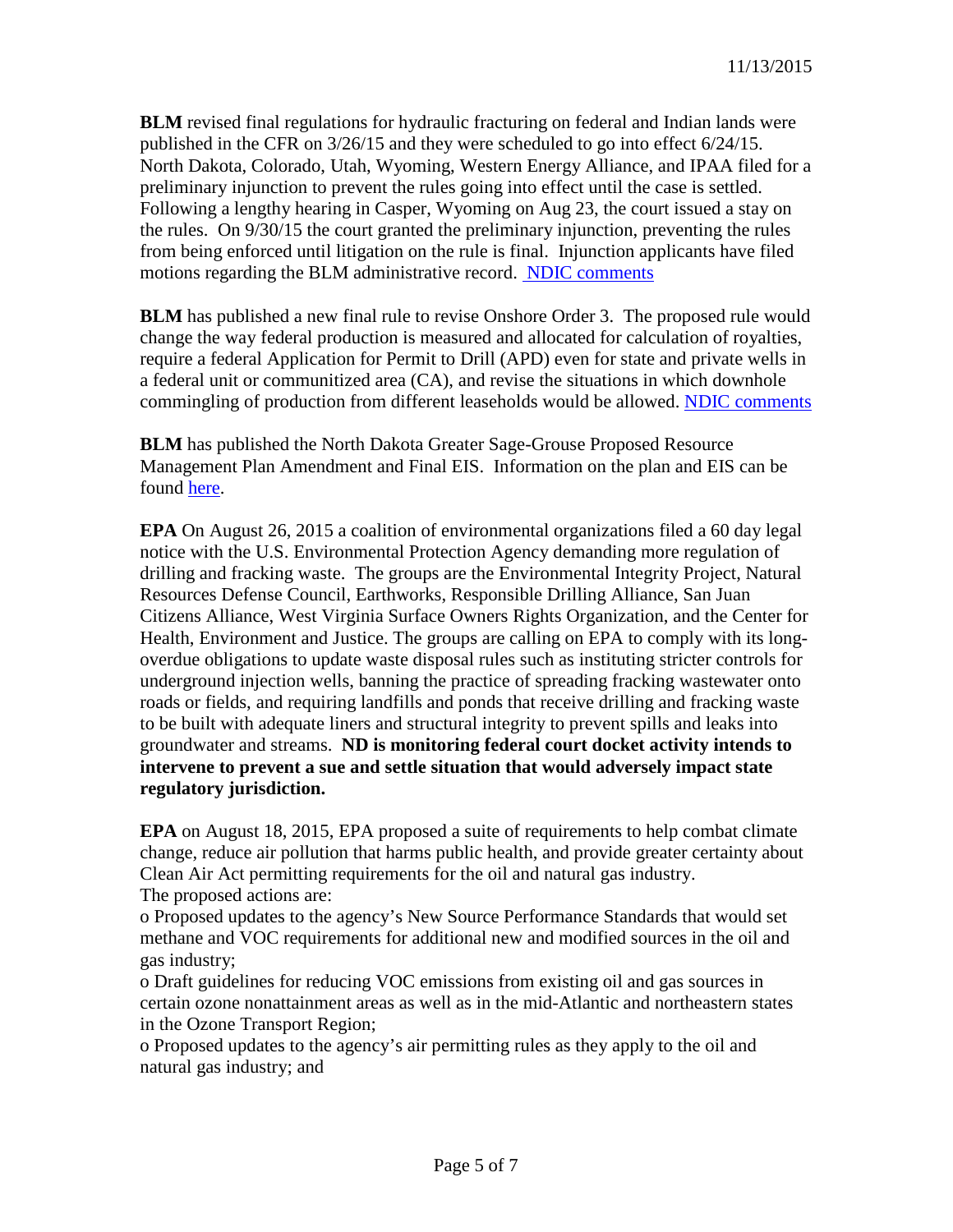o A proposed Federal Implementation Plan to implement minor New Source Review permitting in Indian country.

## **EPA granted a 3 week extension of the comment period to December 4, 2015**.

Instructions for submitting comments are below. Please note that each of the proposals has a different docket number. It is important to label your comments with the correct docket number to ensure EPA receives them.

Include the docket number in the subject line if you are emailing or faxing your comments, or on the envelope if you are submitting them by mail.

Here are the docket numbers for the proposed rules and draft guidelines. Please label your comments with the appropriate docket number:

o Proposed New Source Performance Standards – Docket ID number EPA-HQ-OAR-2010-0505

o Draft Control Techniques Guidelines – Docket ID number: EPA-HQ-OAR-2015-0216 o Proposed Source Determination Rule – Docket ID number: EPA-HQ-OAR-2013-0685

o Proposed Federal Implementation Plan for Implementing Minor New Source Review Permitting in Indian Country – Docket ID number: EPA-HQ-OAR-2014-0606 SUBMIT COMMENTS BY ANY OF THE FOLLOWING METHODS

Go to www.regulations.gov, enter the docket number in the search box and click the "Search" button. Then click a "Comment Now!" on the search results page and follow the online instructions for submitting comments.

• Send comments by e-mail to [a-and-r-Docket@epa.gov](mailto:a-and-r-Docket@epa.gov) Attention Docket ID No. (fill in the appropriate docket ID number)

• Fax your comments to: (202) 566-9744, Attention Docket ID. No. (fill in the appropriate docket ID number)

• Mail your comments to: Air and Radiation Docket and Information Center, Environmental Protection Agency, Mail code 28221T, 1200 Pennsylvania Ave, NW, Washington, DC 20460, Attention Docket ID No. (fill in the appropriate docket ID number)

• Deliver comments in person to: Hand Delivery: EPA Docket Center, Room 3334, EPA WJC West Building, 1301 Constitution Avenue, NW, Washington, DC 20004. Such deliveries are only accepted during the Docket's normal hours of operation, and special arrangements should be made for deliveries of boxed information.

• For tips on submitting comments, see [http://www2.epa.gov/dockets/commenting](http://www2.epa.gov/dockets/commenting-epadockets)[epadockets](http://www2.epa.gov/dockets/commenting-epadockets)

NDIC comments will be posted on the Industrial Commission website as soon as they receive final approval, or you may request a copy from DMR.

**EPA** published an advanced notice of proposed rule-making to seek comments on the information that should be reported or disclosed for hydraulic fracturing chemical substances and mixtures and the mechanism for obtaining this information. The proposed rule-making is in response to a petition from Earthjustice and 114 other groups who are opposed to the use of the GWPC-IOGCC FracFocus website process of chemical disclosure and any type of trade secret protection for hydraulic fracturing fluid mixtures. These groups are requesting EPA regulation of chemical disclosure under the federal Toxic Substances Control Act. Thanks to all who provided comments in support of a "states first" policy. [NDIC comments](http://www.nd.gov/ndic/ic-press/DMR-frac714.pdf)